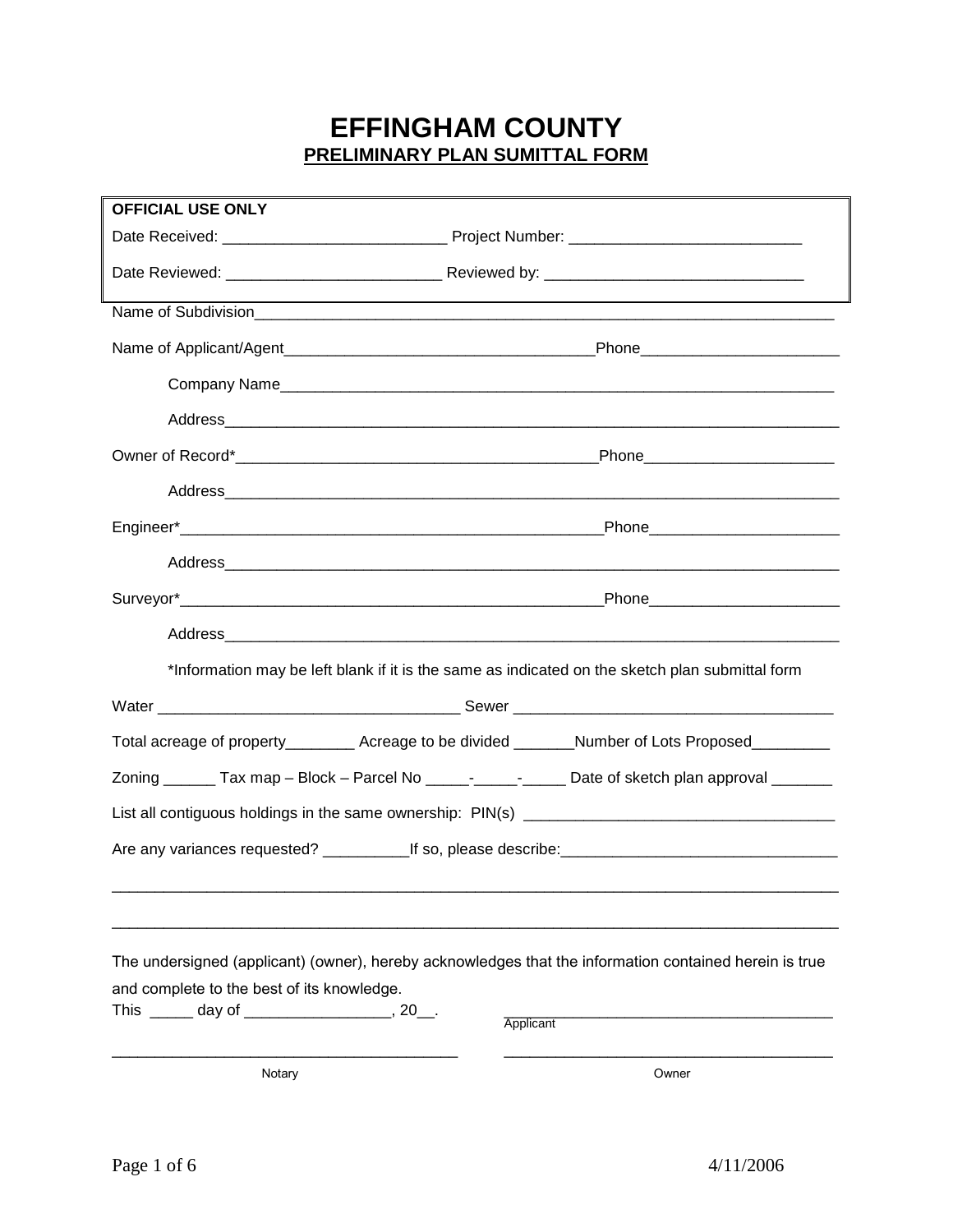## **EFFINGHAM COUNTY PRELIMINARY PLAN REVIEW CHECKLIST**

| <b>OFFICIAL USE ONLY</b> |                |                 |
|--------------------------|----------------|-----------------|
| Subdivision Name:        |                | Project Number: |
| Date Received:           | Date Reviewed: | Reviewed by:    |

The following checklist is designed to inform applicants as to what is required in preparing subdivision construction plans for review by Effingham County. Applicants should check off items to confirm that it is included as part of the submission. **CHECKLIST ITEMS OMITTED CAN RESULT IN THE APPLICATION BEING FOUND INCOMPLETE AND THEREFORE DELAY CONSIDERATION BY THE BOARD.** This checklist must be submitted with the application.

| Office<br>Use               | Use | Applicant |     |                                                                       |  |
|-----------------------------|-----|-----------|-----|-----------------------------------------------------------------------|--|
| <b>Project Information:</b> |     |           |     |                                                                       |  |
|                             |     |           |     | 1. Proposed name of development.                                      |  |
|                             |     |           |     | 2. Legal description of parcel or copy of the existing recorded plat. |  |
|                             |     |           |     | 3. Name, address, and telephone number of Developer.                  |  |
|                             |     |           |     | 4. Names, addresses and telephone numbers of Owner and/or Applicant.  |  |
|                             |     |           |     | 5. Name, address and telephone number of design professional.         |  |
|                             |     |           |     | 6. Design professional's signed seal.                                 |  |
|                             |     |           |     | 7. North arrow on applicable sheets.                                  |  |
|                             |     |           |     | 8. Graphic scale (minimum 1"=20'; maximum 1"=100')                    |  |
|                             |     |           |     | 9. Date of preparation and revision dates.                            |  |
|                             |     |           |     | 10. Location map (1"=1000')                                           |  |
|                             |     |           |     | 11. Site data table to include:                                       |  |
|                             |     |           | (a) | Total area of site in square feet and acres.                          |  |
|                             |     |           | (b) | Number of proposed dwelling units (residential).                      |  |
|                             |     |           | (c) | Dwelling units per acre (residential).                                |  |
|                             |     |           | (d) | Total square footage of building (commercial).                        |  |
|                             |     |           | (e) | Total number of required parking spaces (commercial).                 |  |
|                             |     |           | (f) | Total number of proposed parking spaces (commercial).                 |  |
|                             |     |           | (g) | Total number of lots and total acreage.                               |  |
|                             |     |           |     | 12. Separate plan sheet for: (sheets may be separated if necessary)   |  |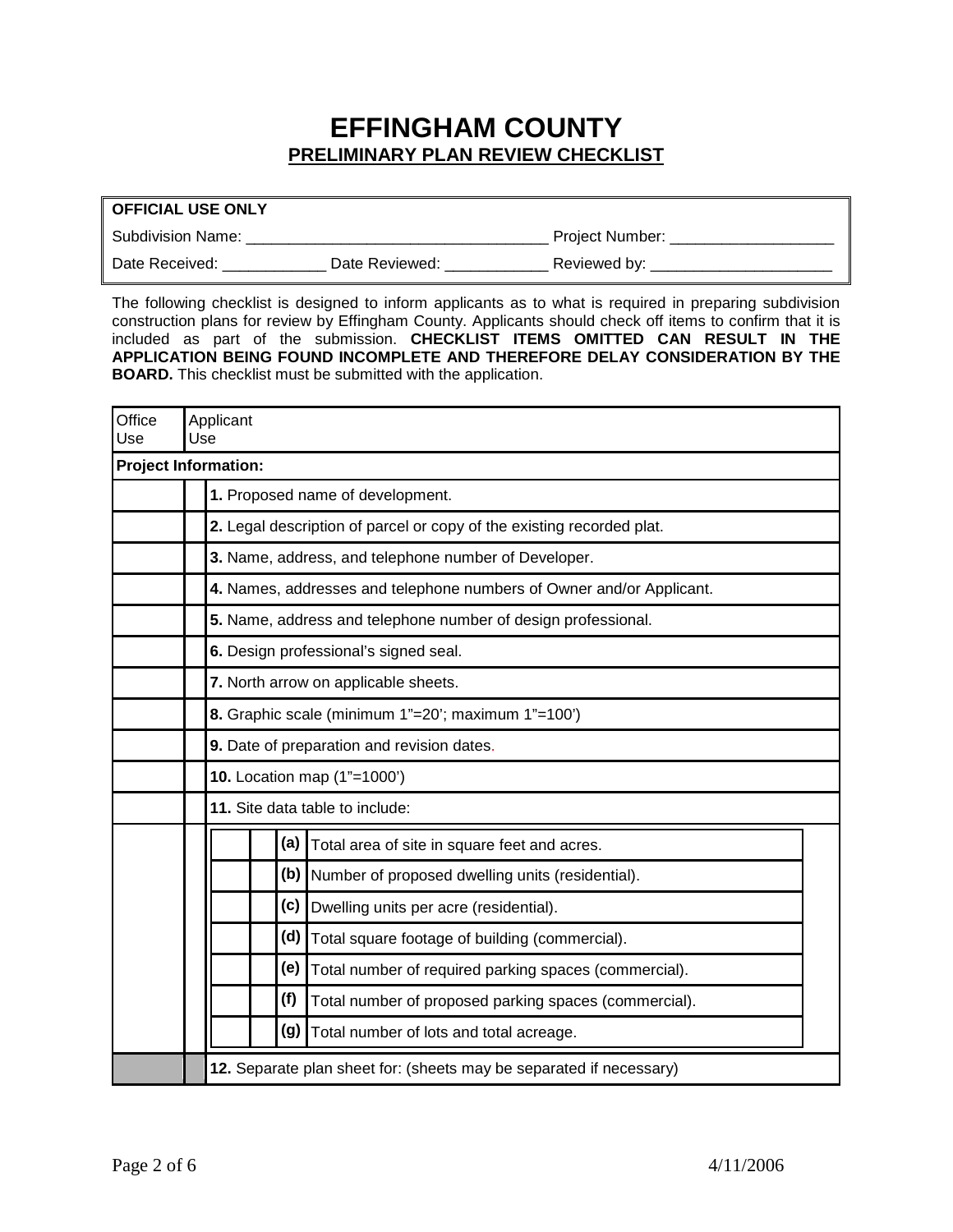|                             | (a)   | Layout Plan.                                                                                                                                                                          |
|-----------------------------|-------|---------------------------------------------------------------------------------------------------------------------------------------------------------------------------------------|
|                             | (b)   | Water Supply System and Sanitary Sewer System/On-site Septic Details.                                                                                                                 |
|                             | (c)   | Paving, Grading, and Drainage.                                                                                                                                                        |
|                             | (d)   | Neighborhood Grading & Drainage Plan.                                                                                                                                                 |
| (a) Layout Plan:            |       |                                                                                                                                                                                       |
| <b>Existing Conditions:</b> |       |                                                                                                                                                                                       |
|                             |       | 1. Dimensions of all property lines.                                                                                                                                                  |
|                             |       | 2. Current zoning district classification.                                                                                                                                            |
|                             |       | 3. Lot lines and zoning classifications. Building footprints on all adjoining lots may also be<br>requested in certain cases.                                                         |
|                             |       | 4. Copy of existing plat with proposed revision, if applicable.                                                                                                                       |
|                             |       | 5. Location of city limit lines and county lines, if applicable.                                                                                                                      |
|                             |       | 6. Existing buildings, structures, fences, pavement widths, right-of-way widths, easements,<br>adjoining roads, railroads, etc. to remain or be removed.                              |
|                             |       | 7. Locations, size and material of existing wells, water mains, water valves, tees, crosses,<br>hydrants, meters, etc. - including depth of pipe (existing shown as dashed line).     |
|                             |       | 8. Locations, size and material of existing sanitary sewer lines and force mains, lift<br>stations, manholes, etc. - including all invert elevations (existing shown as dashed line). |
|                             |       | 9. Locations, size and material of existing storm sewer lines, catch basins, etc. - including<br>all invert elevations (existing shown as dashed line).                               |
|                             |       | 10. Locations of scheduled GA DOT or County road improvements within project limit.                                                                                                   |
|                             |       | 11. Existing sidewalks, streets, alleys, cul-de-sacs, driveways, parking areas, etc. to<br>remain or be removed.                                                                      |
|                             |       | 12. Existing utilities including street or parking lot lighting, electric, wells and septic tanks.                                                                                    |
|                             |       | 13. Natural or man-made watercourses and bodies of water and delineated wetlands, if<br>any, or statement that none are present.                                                      |
|                             |       | 14. Limits of flood plain, if any.                                                                                                                                                    |
|                             |       | 15. Existing topography at one (1) foot contour intervals.                                                                                                                            |
|                             |       | 16. Existing soils map information, including a Level Three soils study, for on-site septic<br>systems.                                                                               |
| <b>Proposed Features:</b>   |       |                                                                                                                                                                                       |
|                             |       | 1. Layout and dimensions of all proposed lots including area (include lot numbers and<br>block letters).                                                                              |
|                             | ways. | 2. Proposed building setback lines, easements, covenants, reservations, and right-of-                                                                                                 |
|                             |       | 3. Location of proposed concrete monuments/markers.                                                                                                                                   |
|                             |       | 4. Proposed new streets, sidewalks, alleys, driveways, parking areas, etc.                                                                                                            |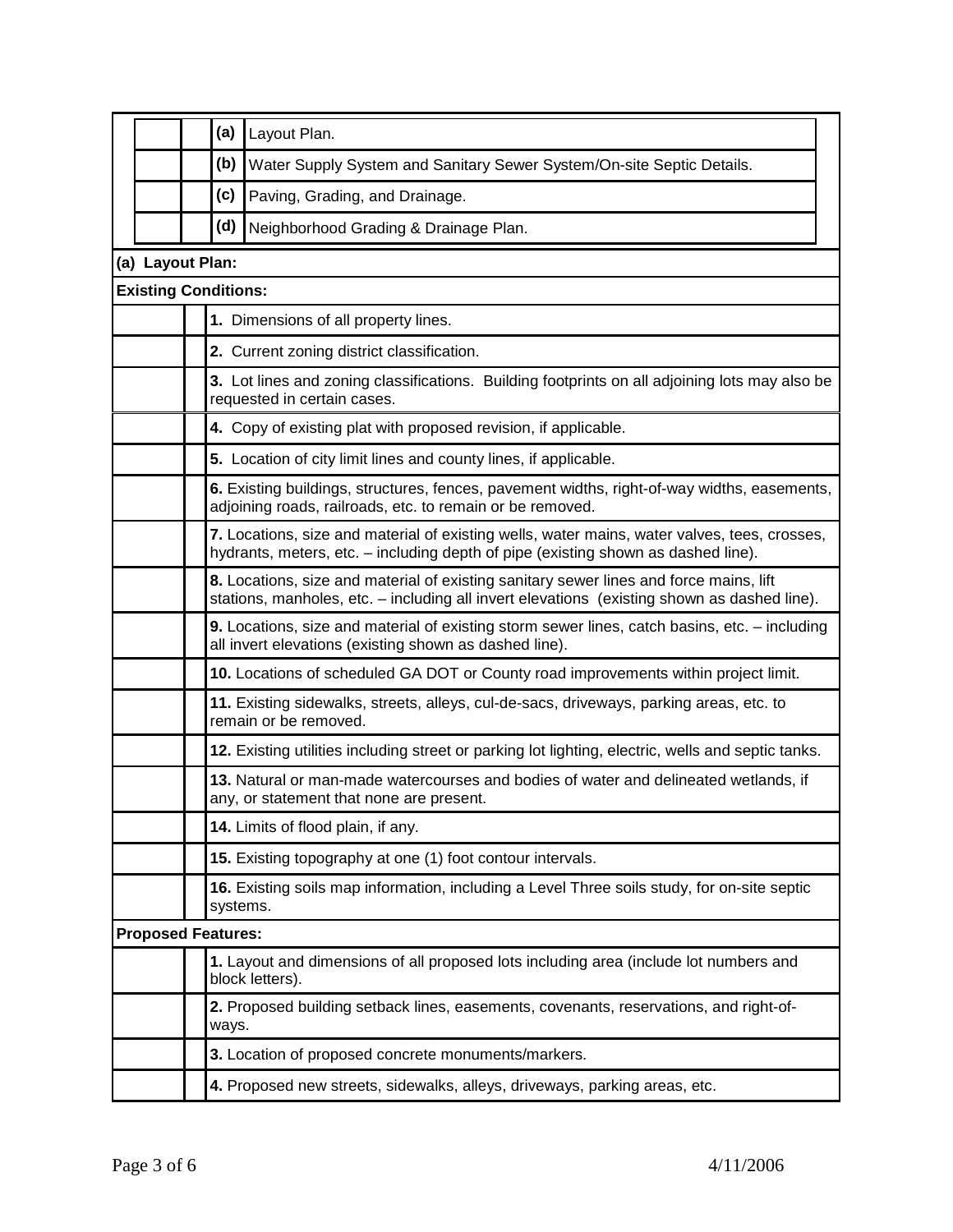| 5. Proposed street names.                                                                                                                                                                                                                                                 |
|---------------------------------------------------------------------------------------------------------------------------------------------------------------------------------------------------------------------------------------------------------------------------|
| 6. Proposed new buildings and structures (identify entries and exits), excluding residential.                                                                                                                                                                             |
| 7. Proposed exterior building mounted or freestanding lighting.                                                                                                                                                                                                           |
| 8. Proposed easements for utilities (including water, sewer, and electric), drainage, etc.                                                                                                                                                                                |
| 9. Slopes, terraces, or retaining walls.                                                                                                                                                                                                                                  |
| 10. Proposed retention/detention facilities.                                                                                                                                                                                                                              |
| 11. Proposed fences (indicate type of fence and location of gates).                                                                                                                                                                                                       |
| 12. Location and elevations of all proposed flush-mounted and freestanding signage.                                                                                                                                                                                       |
| 13. Pavement markings, signage (stop signs, streets signs, etc. labeled as such).                                                                                                                                                                                         |
| 14. Landscape plan, if landscaping is proposed.                                                                                                                                                                                                                           |
| 15. Plans to protect or alter wetlands, if any, and copy of COE permit, if applicable.                                                                                                                                                                                    |
| 16. Location of outdoor refuse containers and method of disposal, excluding residential.                                                                                                                                                                                  |
| 17. Any locations intended for the outdoor display or storage of goods and merchandise.                                                                                                                                                                                   |
| (b) Water Supply System:                                                                                                                                                                                                                                                  |
| 1. Layout of proposed water lines, specifying size and material, and showing all<br>appurtenances (proposed shown as solid line).                                                                                                                                         |
| 2. Depth of cover over proposed water lines is indicated on plan.                                                                                                                                                                                                         |
| 3. Details of proposed wells including well house, pumps, valves, piping, chemical feed<br>facilities, foundation and stand-by power provisions, in accordance with Effingham County<br>Water System Specifications and EPD's Minimum Standards for Public Water Systems. |
| 4. Design calculations to verify adequacy of water pressure and backflow prevention (if<br>necessary). Fire protection design based upon ISO Guidelines.                                                                                                                  |
| 5. Water valves 8"and larger placed in manhole.                                                                                                                                                                                                                           |
| 6. Waterline easements (7.5' min. each side from centerline of waterline).                                                                                                                                                                                                |
| 7. If easements are required for public utilities, easement shall be dedicated to Effingham<br>County (show as shaded).                                                                                                                                                   |
| 8. Pipe separation distances called out at crossings for water crossing over or under storm<br>and sanitary sewer pipe.                                                                                                                                                   |
| 9. All notes related to water system construction shown in plan set.                                                                                                                                                                                                      |
| 10. Details of water service, connections, thrust restraint, backflow preventors (if required),<br>hydrants, valves, pipe bedding, etc.                                                                                                                                   |
| <b>Sanitary Sewer System:</b>                                                                                                                                                                                                                                             |
| 1. Existing topography at one (1) foot contour intervals                                                                                                                                                                                                                  |
| 2. Layout of proposed sanitary sewer lines and force mains, specifying size and material,<br>and showing all manholes, pump stations, valves, thrust restraint, etc (proposed shown as<br>solid line).                                                                    |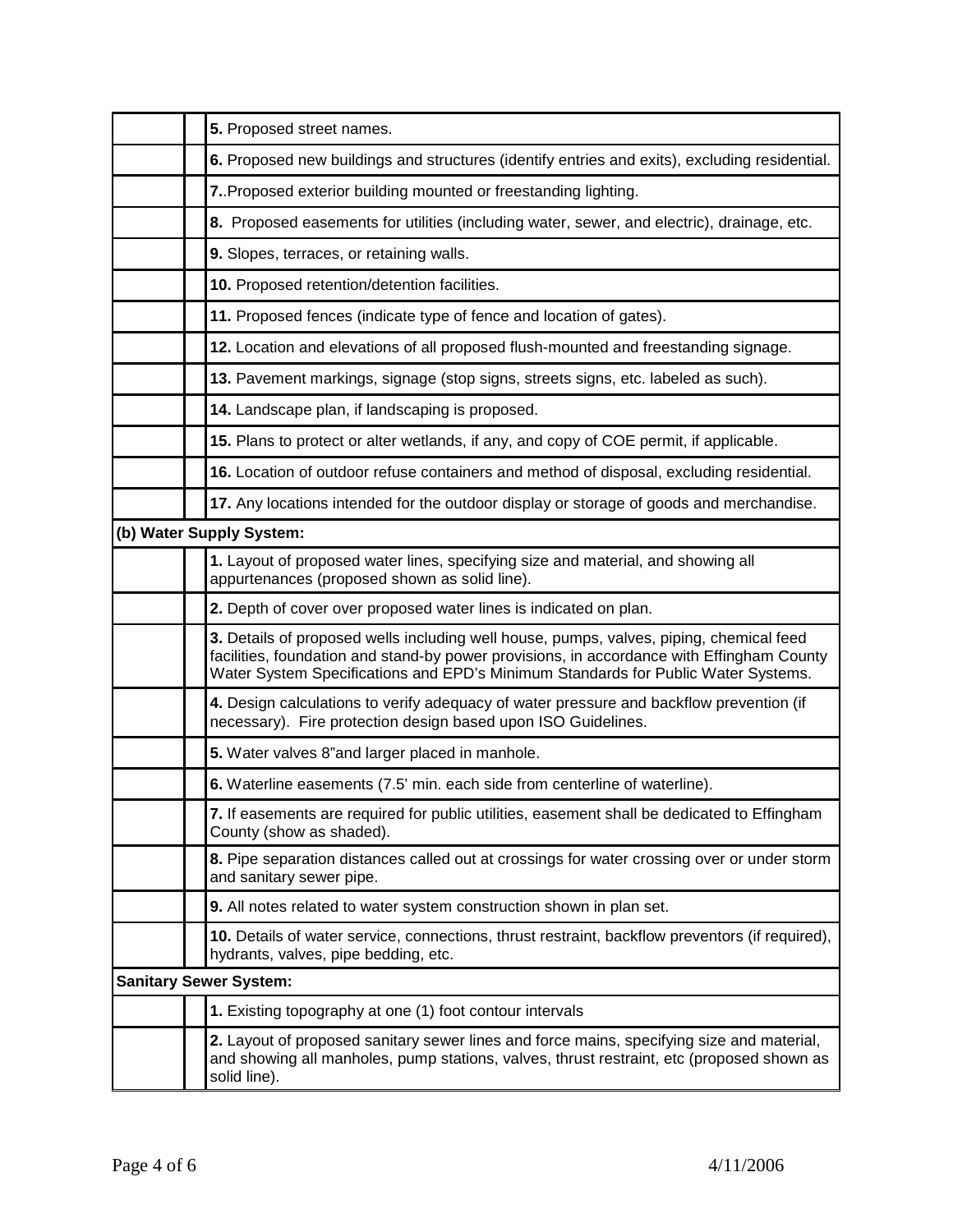|           | 3. Number all manholes.                                                                                                                                                                 |
|-----------|-----------------------------------------------------------------------------------------------------------------------------------------------------------------------------------------|
|           | 4. Hydraulic calculations to verify sewer capacity and flows are within acceptable limits<br>(submitted under separate cover from construction plans).                                  |
|           | 5. Sanitary sewer easements (7.5' min. each side from center line of sewer line).                                                                                                       |
|           | 6. Easements to be dedicated to Effingham County Utilities for maintenance of sanitary<br>sewer lines installed outside proposed right-of-ways (show as shaded).                        |
|           | 7. Pipe separation distances called out at crossings for sanitary sewer crossing over or<br>under water and storm sewer pipes.                                                          |
|           | 8. All notes related to sanitary sewer construction shown in plan set.                                                                                                                  |
|           | 9. Details of proposed manholes, manhole covers (must be labeled as standard, vented,<br>sealed, etc.), lift stations, etc.                                                             |
|           | 10. Plan and profile sheets are provided for all sanitary sewers, except service laterals.                                                                                              |
|           | 11. Proposed manholes are labeled with rim and invert elevations, and their locations<br>accurately identified (e.g., bearings provided).                                               |
|           | 12. Where septic systems are being replaced by County public sewer system, plan must<br>contain note regarding how septic system will be decommissioned and who will be<br>responsible. |
|           | 13. For pump station design, attach design calculations with pump curves.                                                                                                               |
|           | 14. Oil/grease trap location & details (if required).                                                                                                                                   |
|           | 15. Details of sewer service connections, pipe bedding, etc.                                                                                                                            |
|           | <b>On-site septic systems</b>                                                                                                                                                           |
|           | 1. Details of proposed on-site sewage treatment systems and septic tanks in compliance<br>with the Effingham County Health Department requirements.                                     |
|           | (c) Paving and Grading:                                                                                                                                                                 |
|           | 1. Existing topography at one (1) foot contour intervals.                                                                                                                               |
|           | 2. Proposed topography at one (1) foot contour intervals, spot elevations, or sufficient final<br>grades shown.                                                                         |
|           | 3. Layout of streets, roads, road names, grades, cross-sections.                                                                                                                        |
|           | 4. Proposed new sidewalks, streets, alleys, driveways, parking areas, etc.                                                                                                              |
|           | 5. Profiles for new streets and roads.                                                                                                                                                  |
|           | 6. Base and paving typical sections.                                                                                                                                                    |
|           | 7. Existing buildings and structures are identified to remain or be removed.                                                                                                            |
|           | 8. Designation of proposed use of lots to be used for other than single-family residential.                                                                                             |
|           | 9. Proposed fences (indicate type of fence and location of gates).                                                                                                                      |
|           | 10. Slopes, terraces, or retaining walls.                                                                                                                                               |
| Drainage: |                                                                                                                                                                                         |
|           | 1. Existing topography at one (1) foot contour intervals.                                                                                                                               |